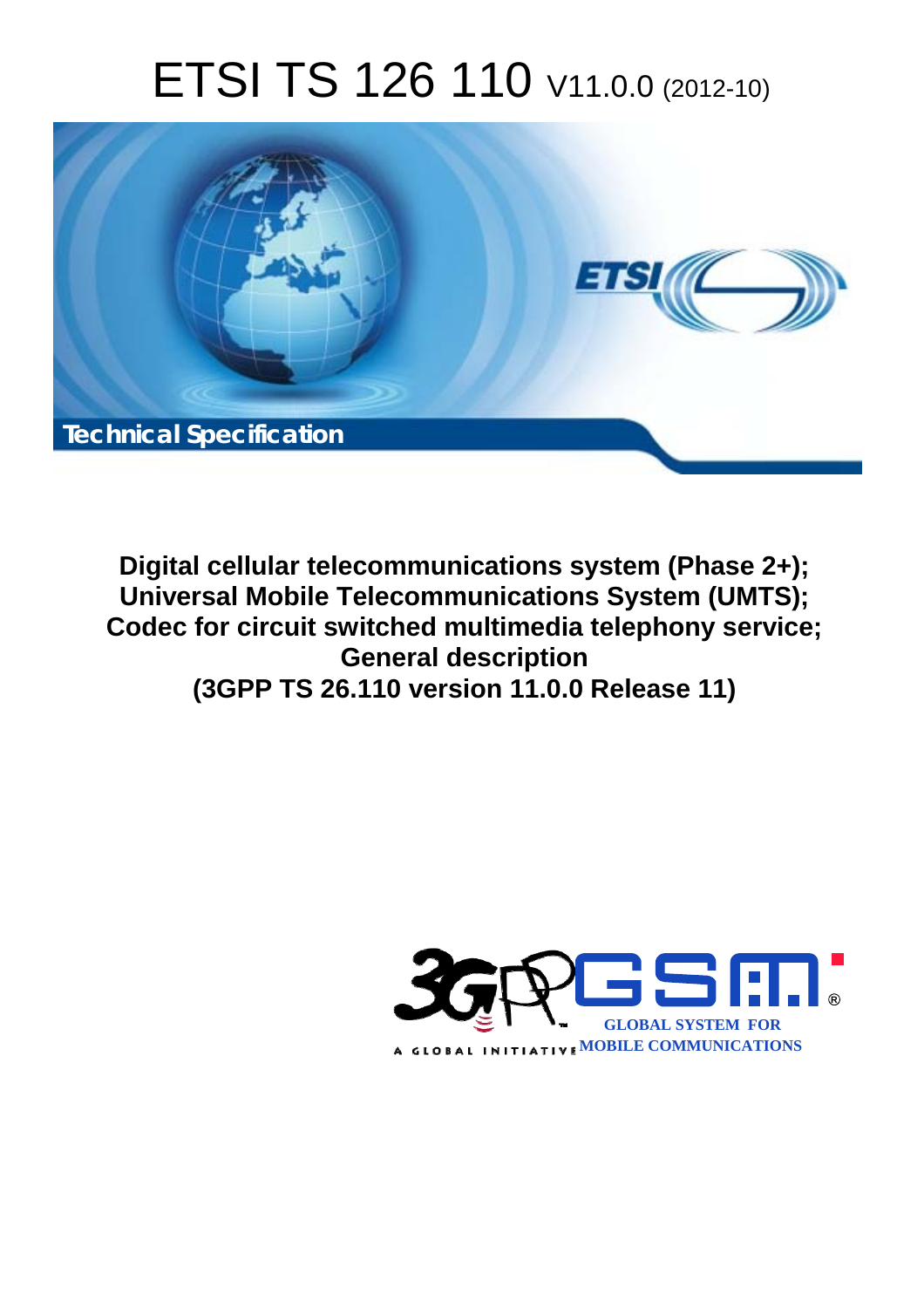Reference RTS/TSGS-0426110vb00

> Keywords GSM,UMTS

#### *ETSI*

#### 650 Route des Lucioles F-06921 Sophia Antipolis Cedex - FRANCE

Tel.: +33 4 92 94 42 00 Fax: +33 4 93 65 47 16

Siret N° 348 623 562 00017 - NAF 742 C Association à but non lucratif enregistrée à la Sous-Préfecture de Grasse (06) N° 7803/88

#### *Important notice*

Individual copies of the present document can be downloaded from: [http://www.etsi.org](http://www.etsi.org/)

The present document may be made available in more than one electronic version or in print. In any case of existing or perceived difference in contents between such versions, the reference version is the Portable Document Format (PDF). In case of dispute, the reference shall be the printing on ETSI printers of the PDF version kept on a specific network drive within ETSI Secretariat.

Users of the present document should be aware that the document may be subject to revision or change of status. Information on the current status of this and other ETSI documents is available at <http://portal.etsi.org/tb/status/status.asp>

If you find errors in the present document, please send your comment to one of the following services: [http://portal.etsi.org/chaircor/ETSI\\_support.asp](http://portal.etsi.org/chaircor/ETSI_support.asp)

#### *Copyright Notification*

No part may be reproduced except as authorized by written permission. The copyright and the foregoing restriction extend to reproduction in all media.

> © European Telecommunications Standards Institute 2012. All rights reserved.

DECT<sup>™</sup>, PLUGTESTS<sup>™</sup>, UMTS<sup>™</sup> and the ETSI logo are Trade Marks of ETSI registered for the benefit of its Members. **3GPP**TM and **LTE**™ are Trade Marks of ETSI registered for the benefit of its Members and of the 3GPP Organizational Partners.

**GSM**® and the GSM logo are Trade Marks registered and owned by the GSM Association.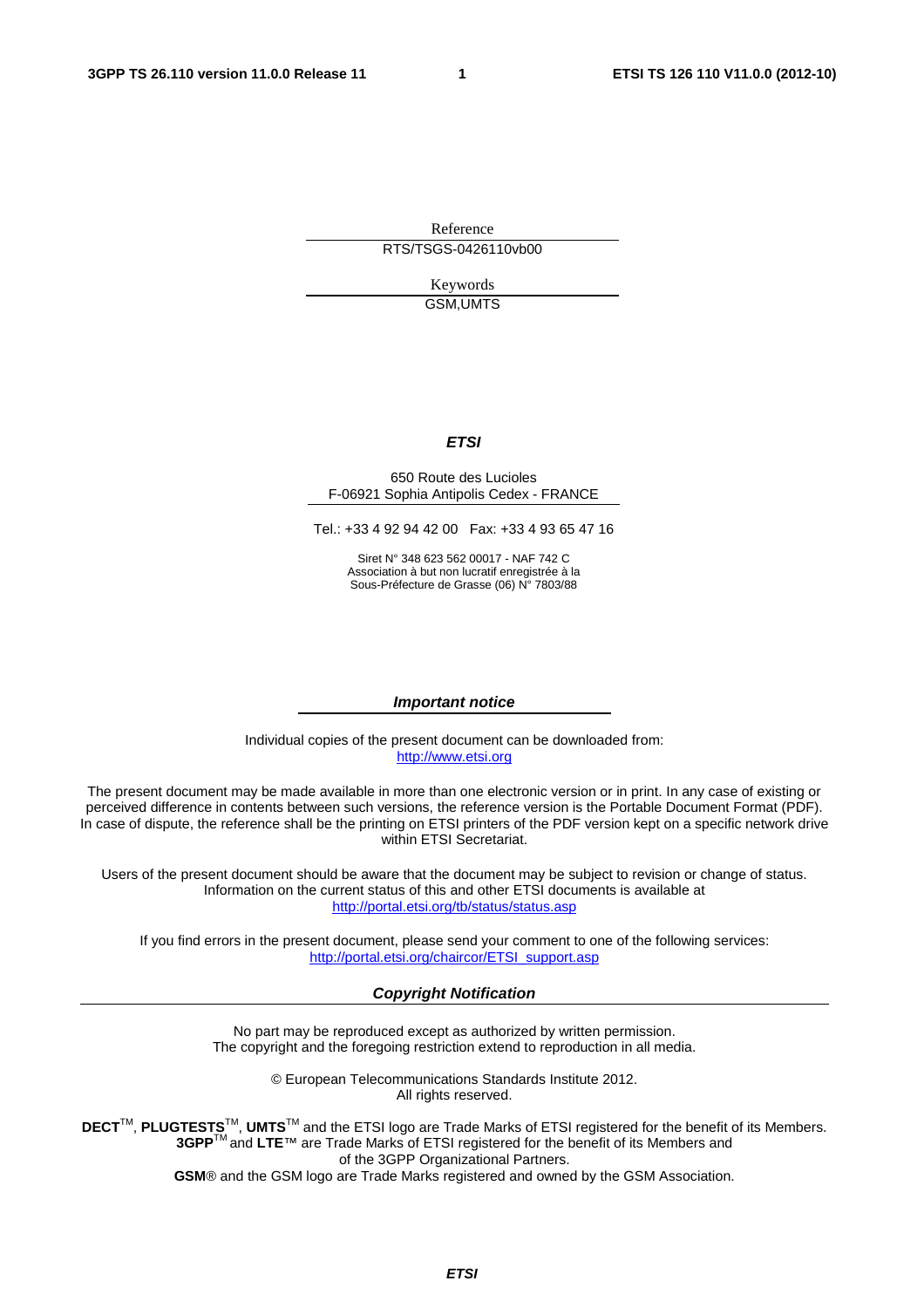#### Intellectual Property Rights

IPRs essential or potentially essential to the present document may have been declared to ETSI. The information pertaining to these essential IPRs, if any, is publicly available for **ETSI members and non-members**, and can be found in ETSI SR 000 314: *"Intellectual Property Rights (IPRs); Essential, or potentially Essential, IPRs notified to ETSI in respect of ETSI standards"*, which is available from the ETSI Secretariat. Latest updates are available on the ETSI Web server [\(http://ipr.etsi.org](http://webapp.etsi.org/IPR/home.asp)).

Pursuant to the ETSI IPR Policy, no investigation, including IPR searches, has been carried out by ETSI. No guarantee can be given as to the existence of other IPRs not referenced in ETSI SR 000 314 (or the updates on the ETSI Web server) which are, or may be, or may become, essential to the present document.

#### Foreword

This Technical Specification (TS) has been produced by ETSI 3rd Generation Partnership Project (3GPP).

The present document may refer to technical specifications or reports using their 3GPP identities, UMTS identities or GSM identities. These should be interpreted as being references to the corresponding ETSI deliverables.

The cross reference between GSM, UMTS, 3GPP and ETSI identities can be found under [http://webapp.etsi.org/key/queryform.asp.](http://webapp.etsi.org/key/queryform.asp)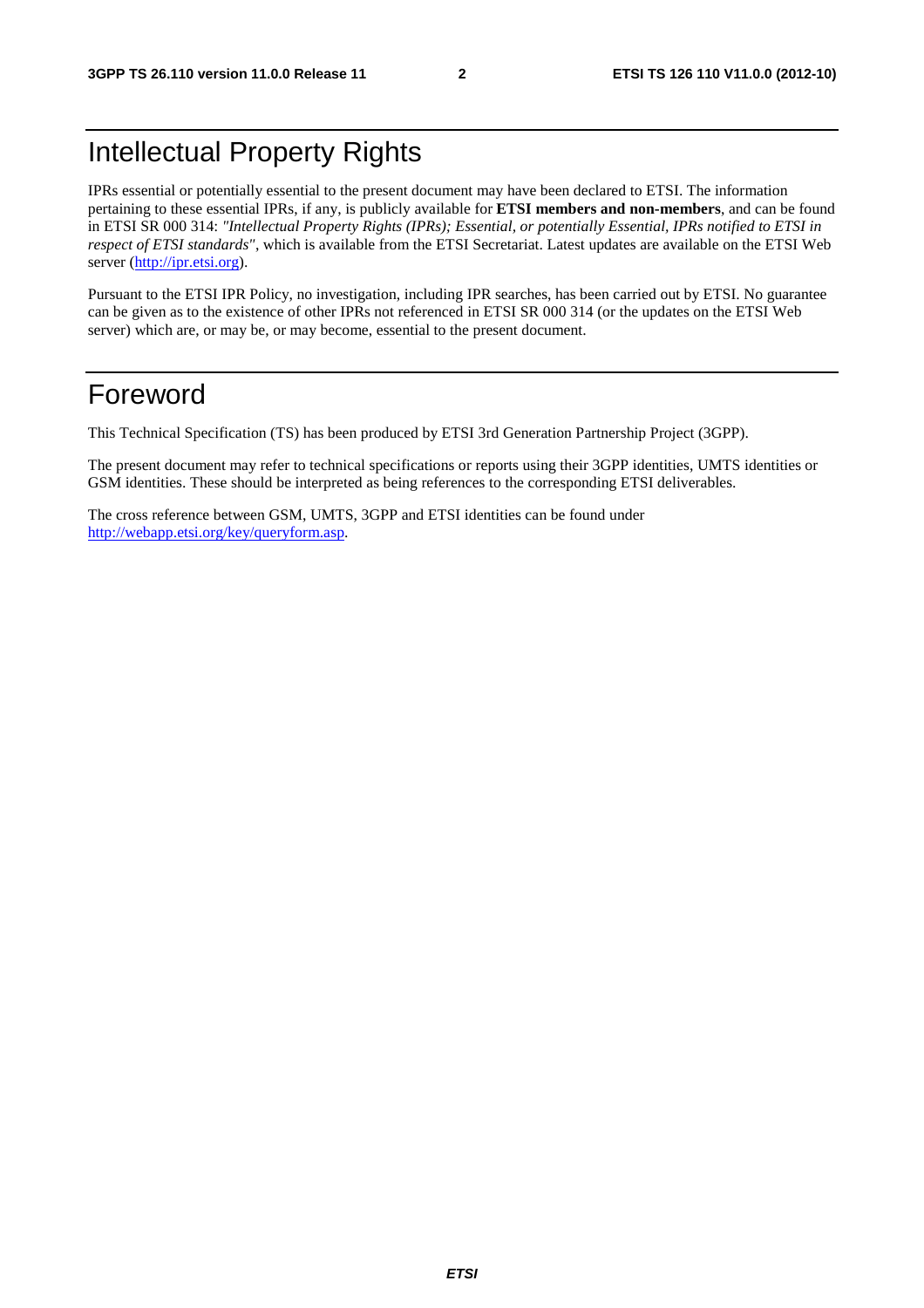$\mathbf{3}$ 

# Contents

| 1                                    |                               |  |  |  |  |  |  |
|--------------------------------------|-------------------------------|--|--|--|--|--|--|
| 2                                    |                               |  |  |  |  |  |  |
| 3<br>3.1<br>3.2                      |                               |  |  |  |  |  |  |
| $\overline{4}$                       |                               |  |  |  |  |  |  |
| 5                                    |                               |  |  |  |  |  |  |
| 6                                    |                               |  |  |  |  |  |  |
| 7                                    |                               |  |  |  |  |  |  |
| 8                                    |                               |  |  |  |  |  |  |
|                                      | <b>Annex A (informative):</b> |  |  |  |  |  |  |
| A.1                                  |                               |  |  |  |  |  |  |
| A.2<br>A.2.1<br>A.2.2<br>A.2.3       |                               |  |  |  |  |  |  |
| A.3                                  |                               |  |  |  |  |  |  |
| A.4<br>A.4.1<br>A.4.2                |                               |  |  |  |  |  |  |
| A.5                                  |                               |  |  |  |  |  |  |
|                                      |                               |  |  |  |  |  |  |
| A.7                                  |                               |  |  |  |  |  |  |
| A.8                                  |                               |  |  |  |  |  |  |
| A.9                                  |                               |  |  |  |  |  |  |
| A.10.1<br>A.10.2<br>A.10.3<br>A.10.4 |                               |  |  |  |  |  |  |
|                                      | <b>Annex B</b> (informative): |  |  |  |  |  |  |
|                                      | <b>Annex C</b> (informative): |  |  |  |  |  |  |
|                                      |                               |  |  |  |  |  |  |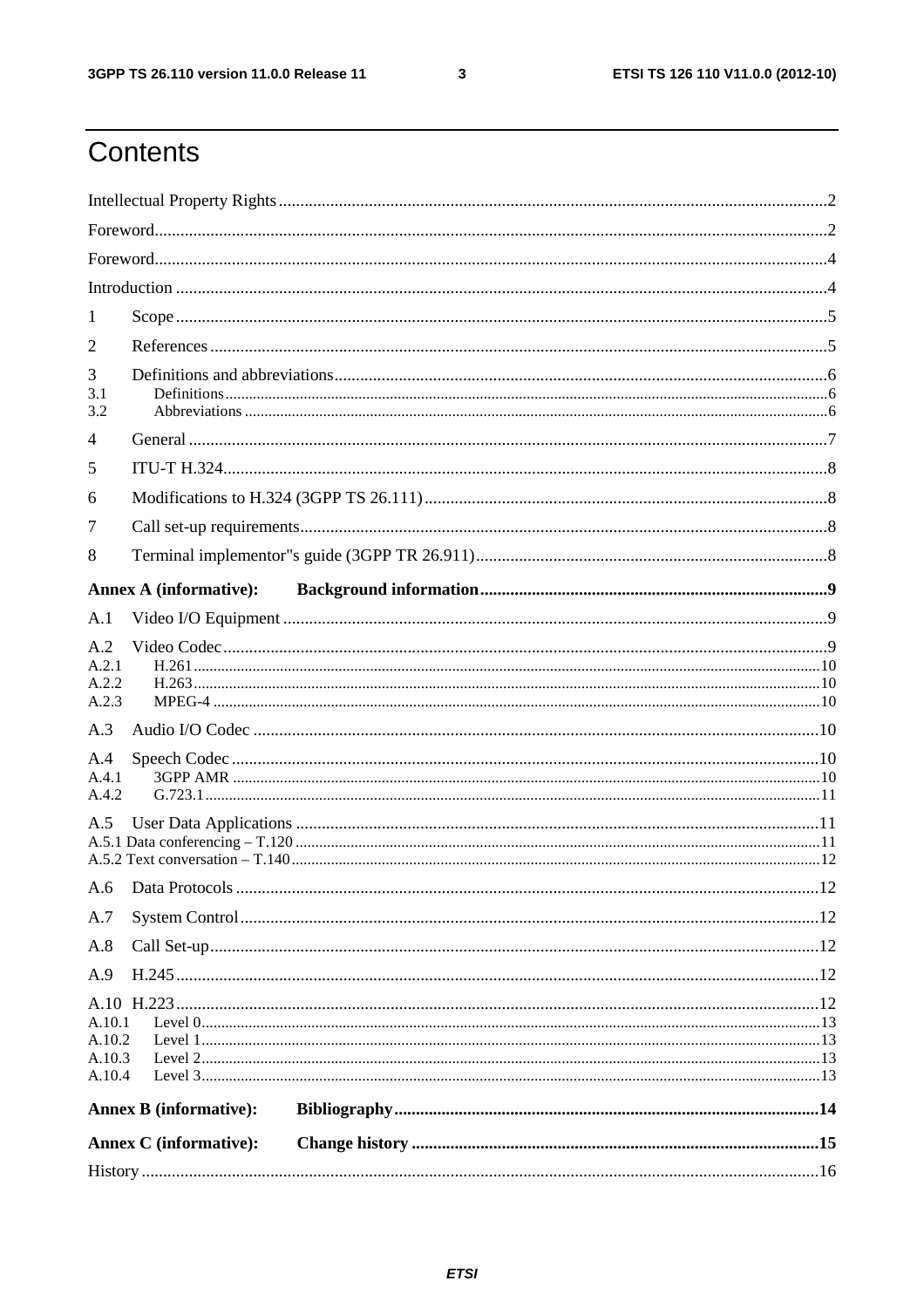#### Foreword

This Technical Specification has been produced by the 3GPP.

The present document introduces the set of specifications which apply to 3G-324M multimedia terminals within the 3GPP system.

The contents of the present document are subject to continuing work within the TSG and may change following formal TSG approval. Should the TSG modify the contents of this TS, it will be re-released by the TSG with an identifying change of release date and an increase in version number as follows:

Version 3.y.z

where:

- x the first digit:
	- 1 presented to TSG for information;
	- 2 presented to TSG for approval;
	- 3 Indicates TSG approved document under change control.
- y the second digit is incremented for all changes of substance, i.e. technical enhancements, corrections, updates, etc.
- z the third digit is incremented when editorial only changes have been incorporated in the specification;

#### Introduction

This document contains a specification for H.324 based multimedia codecs for circuit switched 3GPP networks. The term codec is usually associated with a single media type. However, many multimedia services require a close integration of disparate media types. In this sense, the representations of these media types (in the form of media streams) are at least logically bound into a single multimedia stream. As such, a H.324 based multimedia codec must handle multiplexing/de-multiplexing and skew. It will also have to provide codecs for each of the derived media streams. End-to-end, in-band control is also required for the purposes of configuration and establishing individual media streams. Finally, since 3GPP networks are inherently error prone, error detection and/or correction must also be provided by the multimedia codec since it has a comprehensive view of the bit stream it produces and therefore can apply the most efficient form of error detection and/or correction.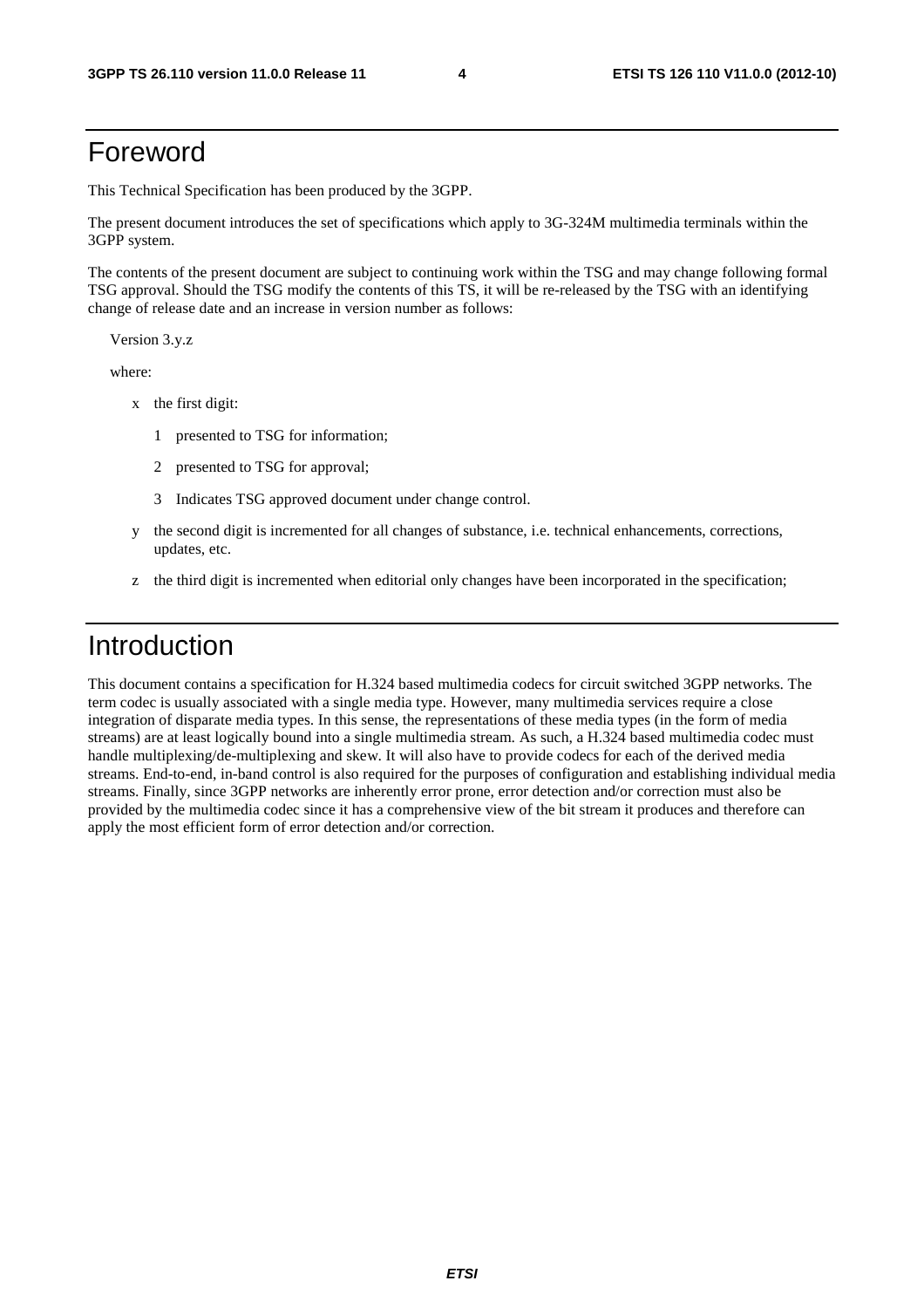#### 1 Scope

This specification introduces the set of specifications which apply to 3G-324M multimedia terminals.

#### 2 References

The following documents contain provisions which, through reference in this text, constitute provisions of the present document.

- References are either specific (identified by date of publication, edition number, version number, etc.) or non-specific.
- For a specific reference, subsequent revisions do not apply.
- For a non-specific reference, the latest version applies. In the case of a reference to a 3GPP document (including a GSM document), a non-specific reference implicitly refers to the latest version of that document *in the same Release as the present document*.
- [1] ITU-T Recommendation H.223: "Multiplexing protocol for low bitrate multimedia communication"
- [2] ITU-T Recommendation H.223 Annex A: "Multiplexing protocol for low bitrate multimedia communication over low error-prone channels"
- [3] ITU-T Recommendation H.223 Annex B: "Multiplexing protocol for low bitrate multimedia communication over moderate error-prone channels"
- [4] ITU-T Recommendation H.223 Annex C: "Multiplexing protocol for low bitrate multimedia communication over highly error-prone channels"
- [5] ITU-T Recommendation H.223 Annex D: "Optional multiplexing protocol for low bitrate multimedia communication over highly error-prone channels"
- [6] ITU-T Recommendation H.245: "Control protocol for multimedia communication"
- [7] ITU-T Recommendation G.723.1: "Dual rate speech coder for multimedia communication transmitting at 5.3 & 6.3 kbit/s"
- [8] ITU-T Recommendation H.263: "Video coding for low bitrate communication"
- [9] ITU-T Recommendation H.261: "Video CODEC for audiovisual services at p X 64 kbit/s"
- [10] ITU-T Recommendation H.324: "Terminal for low bitrate multimedia communication"
- [11] 3GPP TS 26.111: 'Modifications to H.324'
- [12] 3GPP TR 26.911: 'Terminal Implementor"s Guide'
- [13] ITU-T Recommendation X.691: "Information Technology ASN.1 Encoding Rules Specification of Packed Encoding Rules (PER)"
- [14] International Standard ISO/IEC 14494-2: 'Information technology Generic coding of audiovisual object — Part 2: Visual, 1999'
- [15] 3GPP TS 26.071: 'Mandatory Speech Codec; General Description'
- [16] 3GPP TS 26.090: 'Mandatory Speech Codec; Speech Transcoding Functions'
- [17] 3GPP TS 26.073: 'Mandatory Speech Codec; ANSI C-Code'
- [18] ITU-T T.140 (1998) Presentation protocol for text conversation application.
- [19] 3GPP TS 22.226: 'Global Text Telephony; Stage 1'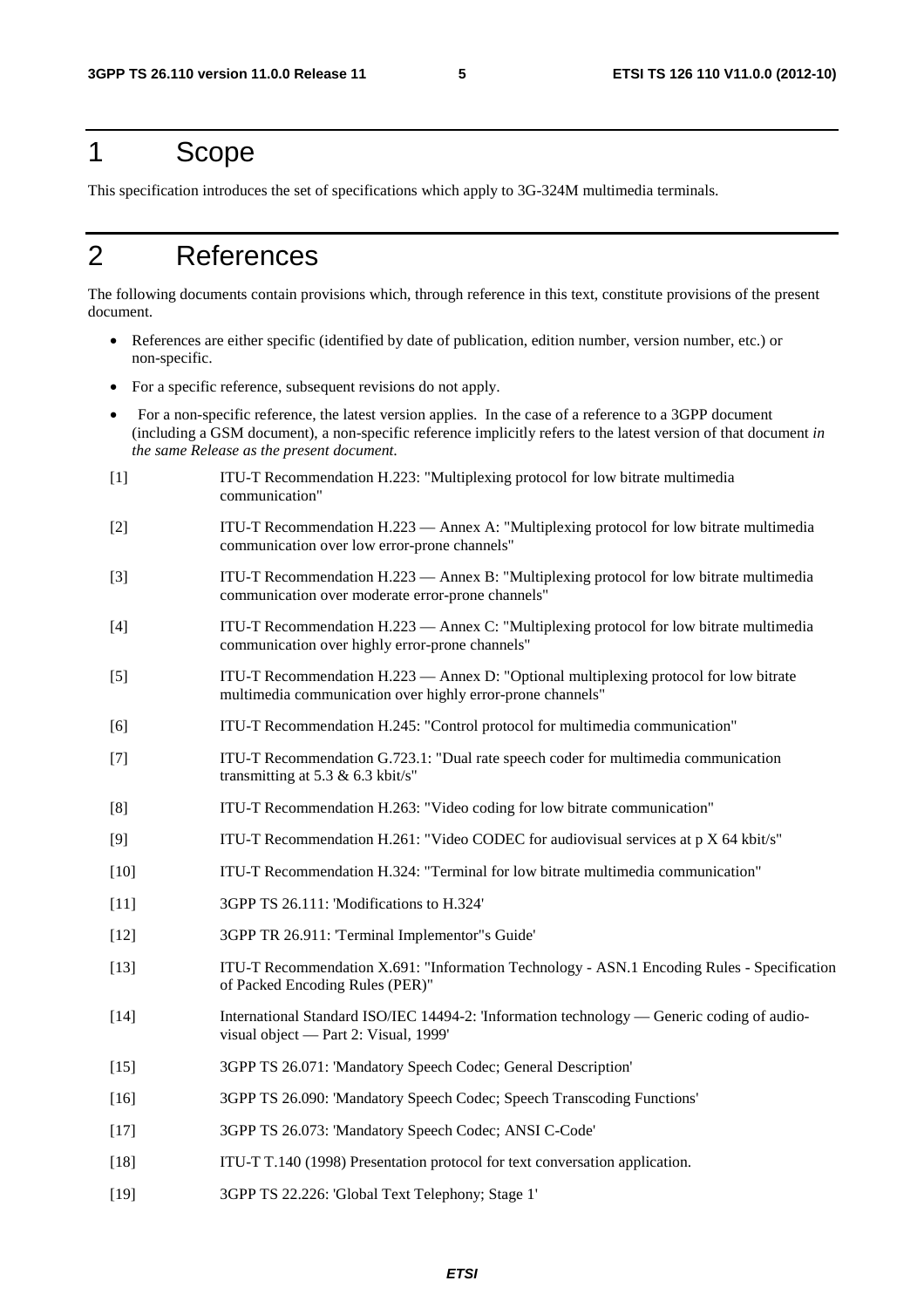- [20] 3GPP TS 24.008: "Mobile Radio Interface Layer 3 MM/CC Specification".
- [21] 3GPP TS 27.001: "General on Terminal Adaptation Functions (TAF) for Mobile Stations (MS)".
- [22] 3GPP TS 29.007: "General requirements on interworking between the Public Land Mobile Network (PLMN) and the Integrated Services Digital Network (ISDN) or Public Switched Telephone Network (PSTN)".
- [23] 3GPP TS 23.108: "Mobile radio interface layer 3 specification; Core Network protocols; stage 2".
- [24] ITU-T Recommendation G.712: "Transmission performance characteristics of pulse code modulation channels".
- [25] ITU-T Recommendation T.120: "Data protocols for multimedia conferencing".

#### 3 Definitions and abbreviations

#### 3.1 Definitions

For the purposes of the present document, the following terms and definitions apply.

**H.324 terminal:** ITU-T H.324 recommendation, including Annex C

**3G-324M terminal:** Based on ITU-T H.324 recommendation modified by 3GPP for purposes of 3GPP circuit switched network based video telephony

#### 3.2 Abbreviations

For the purposes of the present document, the following abbreviations apply:

| <b>ACELP</b>    | Algebraic-Code-Excited Linear-Prediction          |
|-----------------|---------------------------------------------------|
| <b>ADC</b>      | Analogue Digital Converter                        |
| <b>AEC</b>      | Acoustic Echo Cancellation                        |
| AI.             | <b>Adaptation Layer</b>                           |
| <b>CCSRL</b>    | Control Channel Segmentation and Reassembly Layer |
| <b>CELP</b>     | Code-Excited Linear-Prediction                    |
| <b>CT</b>       | Correlation Threshold                             |
| <b>DAC</b>      | Digital Analogue Converter                        |
| <b>DCT</b>      | Discrete Cosine Transformation                    |
| EI              | Error Indication                                  |
| <b>EOB</b>      | End Of Block                                      |
| <b>FEC</b>      | <b>Forward Error Correction</b>                   |
| <b>GOB</b>      | Group Of Blocks                                   |
| <b>GQUANT</b>   | Group Quantizer information                       |
| <b>GTT</b>      | Global Text Telephony                             |
| <b>HDLC</b>     | High-Level Data Link Control                      |
| <b>HEC</b>      | <b>Header Error Control</b>                       |
| <b>ISDN</b>     | <b>Integrated Services Digital Network</b>        |
| <b>LAPM</b>     | Link Access Procedure for Modems                  |
| LC              | Logical Channel                                   |
| MC              | Multiplex Code                                    |
| <b>MCU</b>      | Multipoint Communication Unit                     |
| MP-MLO          | Multipulse Maximum Likelihood Quantization        |
| <b>MPL</b>      | Multiplex Payload Length                          |
| <b>MR-ACELP</b> | Multi-rate ACELP                                  |
| PC              | Personal Computer                                 |
| <b>MCU</b>      | Multipoint Conference Unit                        |
| <b>MUX</b>      | H.223 Multiplex layer                             |
| <b>PDU</b>      | Protocol Data Unit                                |
|                 |                                                   |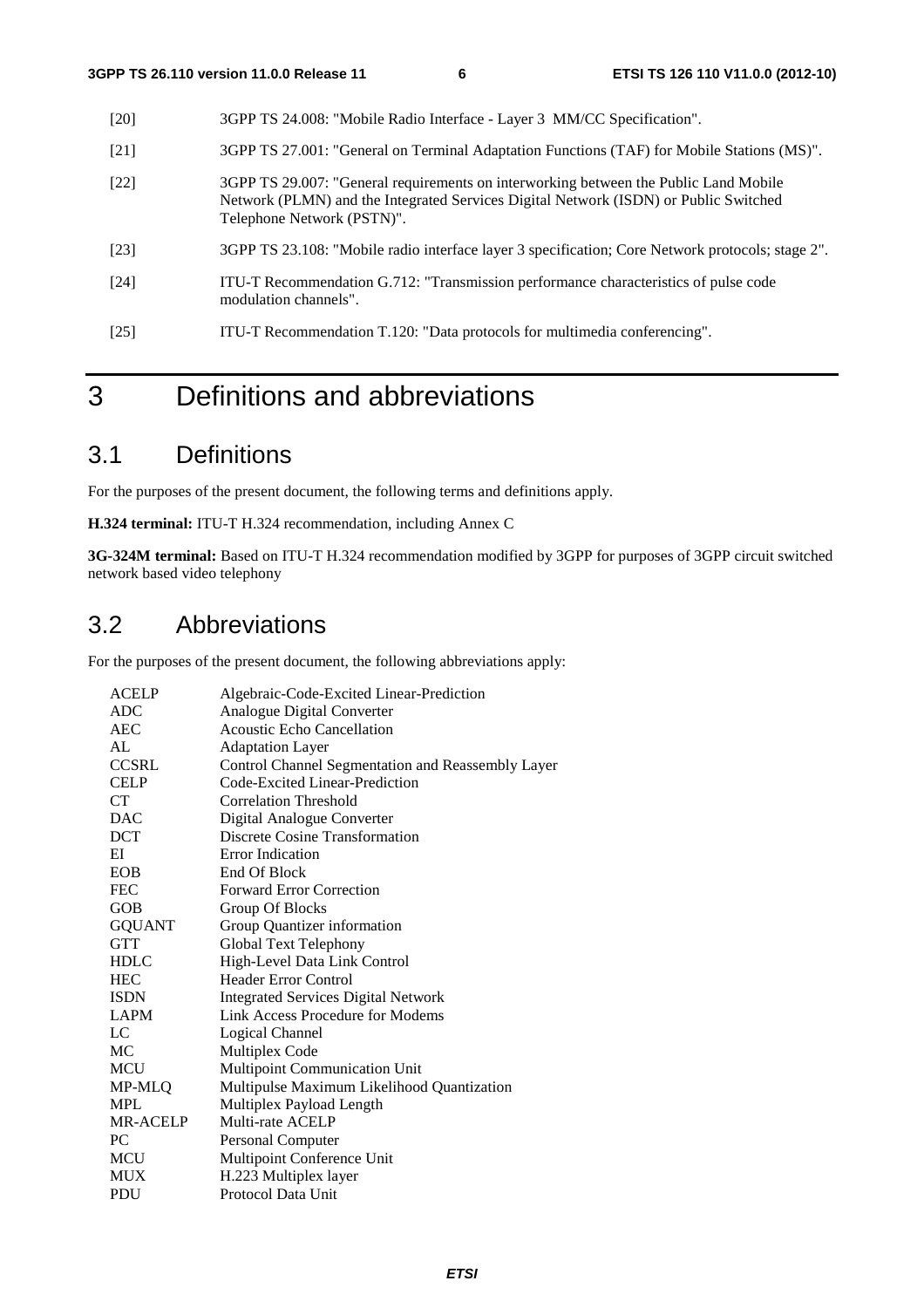SN Sequence Number VLC Variable Length Code

#### 4 General

3G-324M terminals provide real-time video, audio, or data, in any combination, including none, over 3GPP circuitswitched, radio networks. They are based on ITU-T H.324 with Annex C, and Annex H when mobile multilink operation is supported. Communication may be either 1-way or 2-way. Such terminals may be part of a portable device or integrated into an automobile or other non fixed location device. They may also be fixed, stand-alone devices; for example, a video telephone or kiosk. 3G-324M terminals may also be integrated into PCs and workstations.

In addition to 3G-324M to 3G-324M communication, interoperation with other types of multimedia telephone terminals is possible, however a gateway may be required.

Multipoint communication between more than two 3G-324M terminals is possible using a Multipoint Communication Unit (MCU). MCU functionality is for further study.

3G-324M terminals are based on ITU-T H.324 with Annex C, and Annex H when mobile multilink operation is supported. For performance reasons and to reference the call set-up procedures, some modifications to H.324 were made. These are described in 3GPP TS 26.111, except call set-up procedures are described in 3GPP TS 24.008, 27.001, 29.007 and 23.108. 3G-324M terminals shall conform to these specifications. Because of the many options in H.324, an implementor"s guide, 3GPP TR 26.911, provides preferred options for 3G-324M implementations.

Figure 1 below shows the functional components of a generic 3GPP multimedia terminal. The video, speech, data and multilink components are optional. If a media type is supported, the standards indicated are mandatory except those enclosed in square brackets are optional.





Short descriptions of ITU-T H.324, 3GPP TS 26.111, and 3GPP TR 26.911 are given below.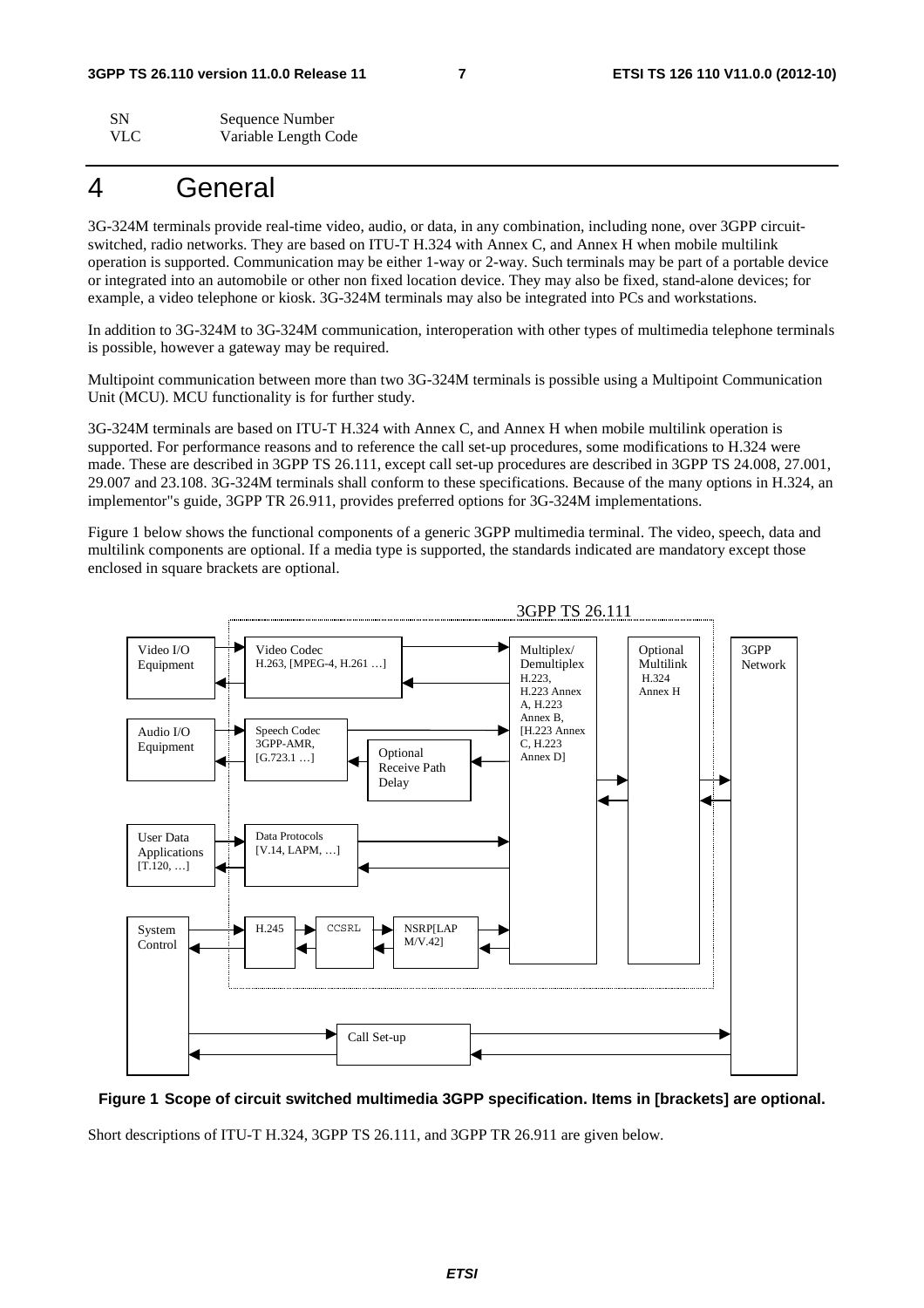#### 5 ITU-T H.324

ITU-T H.324 describes terminals for low bitrate multimedia communication. That ITU-T recommendation contains 'ANNEX C, Multimedia Telephone Terminals Over Error Prone Channels' (sometimes referred to as H.324/M) and 'ANNEX H, Mobile Multilink Operation'. These annexes are considered an integral part of the recommendation. Therefore, herewith H.324 shall mean ITU-T H.324 with Annex C. When multilink operation is utilized, H.324 shall also mean to include H.324 Annex H.

Originally designed for V.34 modems, H.324 now supports ISDN and wireless networks. Therefore, it is well suited as a basis for 3GPP multimedia codecs. Relevant to wireless networks, H.324 describes the overall system architecture and introduces control (H.245), mux (H.223), video (H.261 and H.263), text (T.140), and audio (G.723.1).

Annex A provides a short overview of H.324 and multimedia codecs.

#### 6 Modifications to H.324 (3GPP TS 26.111)

To enable cost-effective, high-quality H.324 terminals for 3GPP networks, some modifications were made to H.324. These modifications are described in 3GPP TS 26.111. Terminals adhering to this specification are herewith known as 3G-324M terminals. 3G-324M terminals shall conform to 3GPP TS 26.111.

#### 7 Call set-up requirements

H.324 does not describe call set-up procedures for 3GPP networks. These are described in 3GPP TS 24.008, 27.001, 29.007, 23.108 and shall be used for 3G-324M terminals.

# 8 Terminal implementor"s guide (3GPP TR 26.911)

A successful 3G-324M terminal will have to function well at bandwidths as low as 32 KBPS and in potentially high error rate environments. 3G-324M contains many options that may be employed by an implementor. To help choose which options and combinations of options are useful, an implementor"s guide is provided in 3GPP TR 26.911.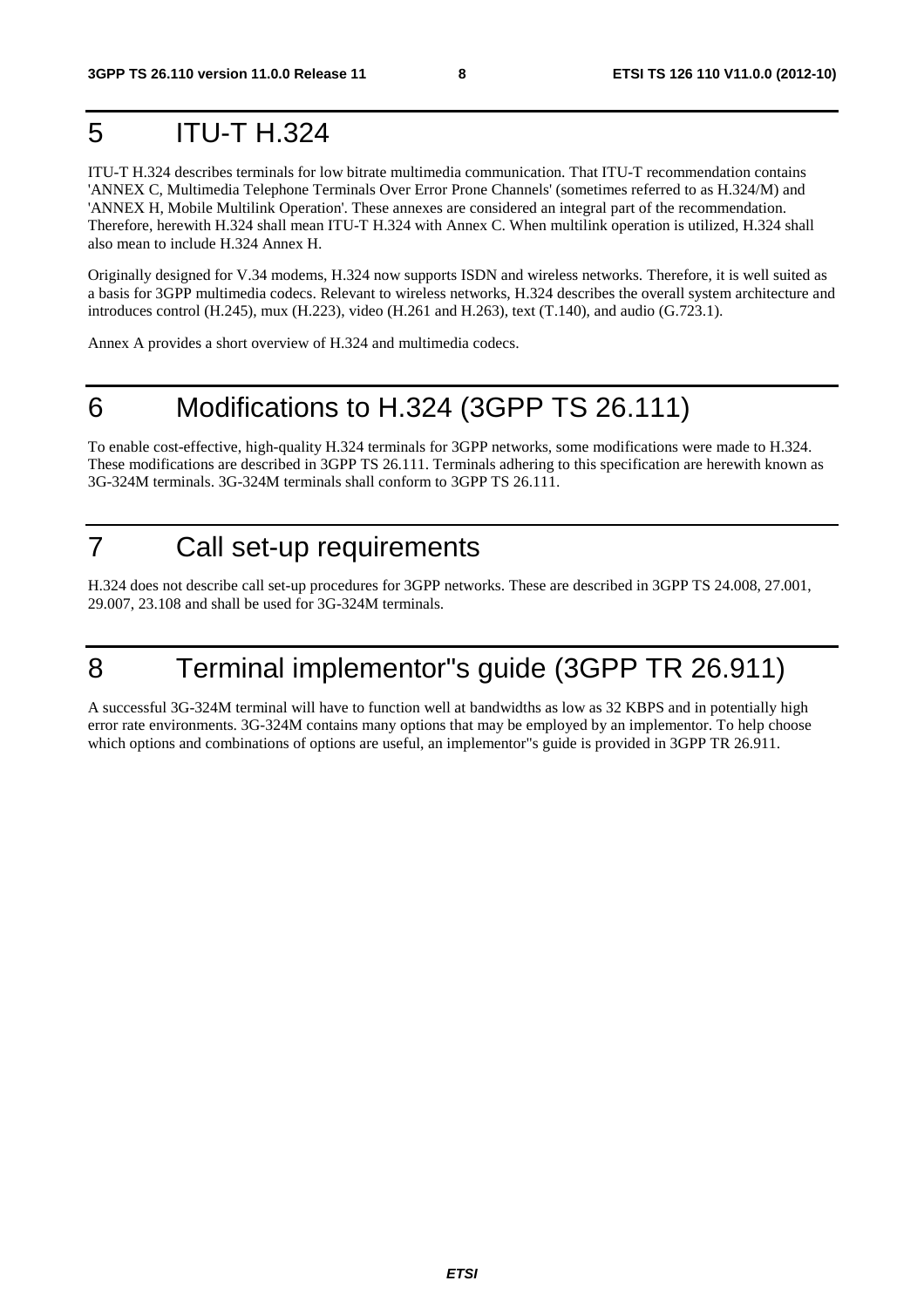#### Annex A (informative): Background information

The section is intended for informational purposes only. This is not an integral part of this specification. Each section below relates to the functional components in figure 1.

#### A.1 Video I/O Equipment

For a video telephone this would most likely consist of a video camera and display monitor. Other possible input sources could be a VCR or disk drive. While most applicable I/O equipment relies on a standard format for the video signal or bit stream, this format is likely to differ from that mandated by the video codec. In such cases, circuitry or software is used to transcode between the two formats.

#### A.2 Video Codec

-

ITU-R 601 (NTSC or PAL) is a typical video input signal and represents a bit stream of 20.7 Mbyte/s for the actual image (excluding blanking intervals). The first order of compression occurs by reducing the resolution of the input signal.**1** For example, CIF resolution at 30 fps produces a bit stream 4.6 Mbyte/s. Additional savings occur by dropping frames. In a videoconference, where motion is relatively slow, 10 fps is considered adequate. Thus, the original signal of 20.7 Mbytes/s could be reduced to 1.5 Mbyte/s with just these techniques. However, this is still 188 times greater than can be transmitted on, for example, a 64 KBPS channel. Substantial compression is still required, especially considering that framing, control, and audio would as well require a portion of the available bandwidth.

To achieve the degree of compression required for video telephony, all of the video codecs that can currently be employed in a 3GPP multimedia codec use a combination of spatial and temporal redundancy reduction to reduce the bandwidth required by the video media stream. Spatial redundancy can be reduced by converting the input signal from the time domain to the frequency domain using a DCT. This produces a DC value and other coefficients, where most of the scene energy is concentrated in the coefficients corresponding to the lower frequencies. Next, a coarse quantizer is applied (which, in this domain, has little effect on image quality). This results in many of the coefficients being encoded to 0. The significant coefficients are encoded to a much smaller range of values. The coefficients are then reordered so that, typically, the larger magnitude values will occur first followed by 0 value coefficients. Finally, the coefficients are replaced with a count of the number of zero value coefficients followed by the value of a nonzero coefficient. This combination is translated into a VLC. Applying this type of compression to the entire video frame produces an intra frame.

Despite the efficiency of intra coding, significantly more compression is required. In addition to removing spatial redundancy, all video codecs apply temporal reduction as well. This is achieved by comparing the current frame to the previous and estimating the set of vectors which when applied to their respective areas of the scene would create the new, current frame based on the old, previous frame. The match is usually not perfect, so an error component is transmitted as well. The error component is also transformed to the frequency domain, so the same compression efficiency achieved in the intra frame is achieved here as well — enhanced by the fact the range of error coefficients is less than intra coefficients. Since generally only a few areas of a scene change from frame to frame, high compression can be achieved by sending a series of inter frames. If the error component for a particular block is too large, it can be encoded as an intra block.

Since, by their nature, VLCs are not fixed length, a single bit error can make it impossible to decode an entire frame. Unfortunately, each inter coded frame relies on its previous frame to be decoded. Thus, a single bit error can destroy the entire remaining bit stream. Video codecs have various ways of handling errors. The simplest is to use error detection to determine if a frame contains an error. The transmitter is then signalled that an error occurred. It then sends an intra coded frame, which does not depend on any previous frames. This approach consumes considerable bandwidth and is

**<sup>1</sup>** Note that ITU-R 601 represents 16 bit precision colour, whereas true colour is usually considered to require 24 bit precision. Also, the spatial resolution of ITU-R 601 is substantially less than can be achieved with normal human vision.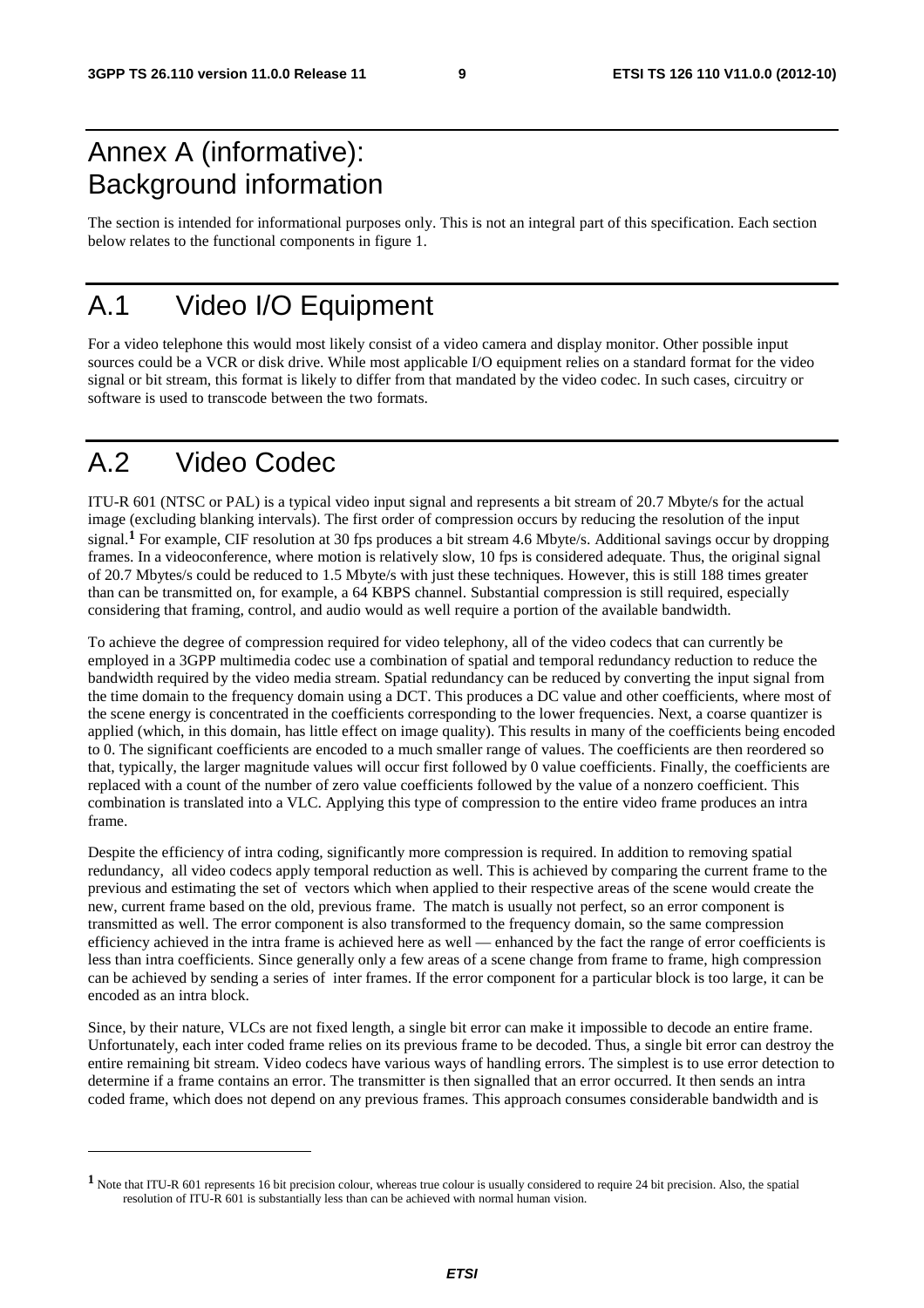only practical for very low error networks. Other, more sophisticated schemes are available using the video codecs available to 3G-324M terminals.

#### A.2.1 H.261

H.261 supports CIF and QCIF images as input. It provides good video quality at 64 kbit/s or higher. It uses BCH codes for Forward Error Correction (FEC). However, this is not recommended for H.324.

#### A.2.2 H.263

H.263 is an extension of H.261. It allows sub-QCIF, 4CIF and 16CIF as additional input formats. H.263, in its original version, provides four annexes that describe optional modes for enhanced coding.

- Advanced prediction mode (Annex F) provides half-pel motion estimation, median-based motion vector prediction, 4 motion vectors per macroblock (one per block), and overlapped block motion compensation
- Unrestricted motion vectors (Annex D) work in conjunction with advanced prediction mode and allow motion vectors to point outside the picture area
- Arithmetic coding (Annex E) can be used instead of variable length coding
- PB-frames (Annex G) allow bi-directional prediction similar to MPEG

Other significant differences exist, but require a level of detail to explain that renders them outside the scope of this document.

A second version of H.263 (known as H.263+) adds annexes I through T, some of which address error prone environments and are therefore of special interest to 3GPP multimedia codecs.

#### A.2.3 MPEG-4

MPEG-4 Visual (ISO/IEC 14496-2) is a generic video codec. One of its target areas is mobile communications. Error resiliency and high efficiency make this codec particularly well suited for 3G-324M.

MPEG-4 Visual is organised into Profiles. Within a Profile, various Levels are defined. Profiles define subsets of tool sets. Levels are related to computational complexity. Among these Profiles, Simple Visual Profile provides error resilience (through data partitioning, RVLC, resynchronization marker and header extension code) and low complexity.

MPEG-4 allows various input formats, including general formats such as QCIF and CIF. It is also baseline compatible with H.263.

### A.3 Audio I/O Codec

Generally, a video telephone would require a handset, headset, or microphone and speaker. Often, integrated circuits are employed that convert the typically analogue input signal to a PCM format bit stream (ADC) and convert PCM to an analogue signal for acoustic output (DAC). This is helpful since many speech codecs use PCM for input and output. Video telephones often use a separate microphone and speaker. This allows the user to be seen without a handset or headset. However, if this is so, AEC will be required.

#### A.4 Speech Codec

#### A.4.1 3GPP AMR

The AMR codec uses eight source codecs with bit-rates of 12.2, 10.2, 7.95, 7.40, 6.70, 5.90, 5.15 and 4.75 kbit/s. The coder operates on speech frames of 20 ms corresponding to 160 samples at the sampling frequency of 8000 sample/s. It performs the mapping from input blocks of 160 speech samples in 13-bit uniform PCM format to encoded blocks of 95,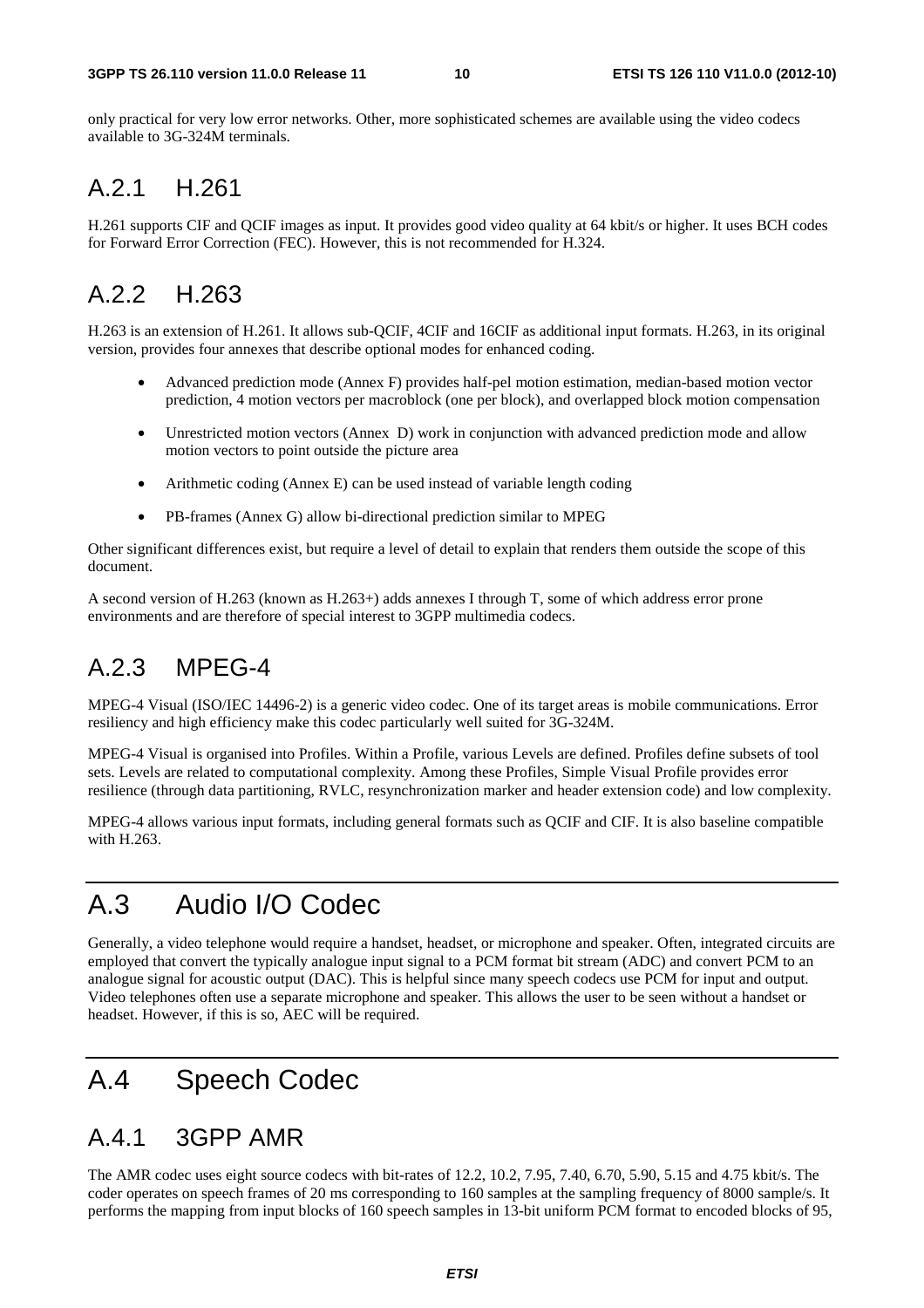103, 118, 134, 148, 159, 204, and 244 bits and from encoded blocks of 95, 103, 118, 134, 148, 159, 204, and 244 bits to output blocks of 160 reconstructed speech samples. The coding scheme for the multi-rate coding modes is the so-called Algebraic Code Excited Linear Prediction Coder (ACELP). The multi-rate ACELP coder is referred to as MR-ACELP. At each 160 speech samples, the speech signal is analysed to extract the parameters of the CELP model (LP filter coefficients, adaptive and fixed codebooks' indices and gains). These parameters are encoded and transmitted. At the decoder, these parameters are decoded and speech is synthesised by filtering the reconstructed excitation signal through the LP synthesis filter.

The adaptive multi-rate speech codec is described in a bit-exact arithmetic in form of a fixed-point ANSI-C code to allow for easy type approval as well as general testing purposes of the adaptive multi-rate speech codec.

The DTX mechanism includes a Voice Activity Detector (VAD) on the TX side; evaluation of the background acoustic noise on the TX side, in order to transmit characteristic parameters to the RX side; and generation of comfort noise on the RX side during periods where the radio transmission is turned off.

The AMR specification contains error concealment. The purpose of frame substitution is to conceal the effect of lost AMR speech frames. The purpose of muting the output in the case of several lost frames is to indicate the breakdown of the channel to the user and to avoid generating possible annoying sounds as a result from the frame substitution procedure.

#### A.4.2 G.723.1

G.723.1 can be used for compressing the speech or other audio signal component of multimedia services at a very low bitrate as part of H.324. This coder has two bit-rates associated with it, 5.3 and 6.3 kbit/s. The higher bitrate has greater quality. The lower bit-rate gives good quality and provides system designers with additional flexibility. Both rates are a mandatory part of the encoder and decoder. It is possible to switch between the two rates at any frame boundary. An option for variable rate operation using discontinuous transmission and noise fill during non-speech intervals is also possible using a series of silence frames or a single silence frame followed by no frames until speech is detected.

G.723.1 encodes speech or other audio signals in frames using linear predictive analysis-by-synthesis coding. The excitation signal for the high rate coder is Multipulse Maximum Likelihood Quantization (MP-MLQ) and for the low rate coder is Algebraic-Code-Excited Linear-Prediction (ACELP). The frame size is 30 ms and there is an additional look ahead of 7.5 msec,. This coder is designed to operate with a digital signal obtained by first performing telephone bandwidth filtering (ITU-T Recommendation G.712) of the analogue input, then sampling at 8000 Hz and then converting to 16-bit linear PCM for the input to the encoder. The output of the decoder is converted back to analogue by similar means.

G.723.1 has been designed to be robust for indicated frame erasures. An error concealment strategy for frame erasures has been included in the decoder. However, this strategy must be triggered by an external indication that the bit stream for the current frame has been erased. This can be achieved in H.324 using the AL2 Error Indication (EI) flag and the optional AL2 Sequence Number (SN). Because the coder was designed for burst errors, there is no error correction mechanism provided for random bit errors. If a frame erasure has occurred, the decoder switches from regular decoding to frame erasure concealment mode.

G.723.1 contains three annexes. Annex A describes the silence compression system designed for the G.723.1 speech coder (mentioned above). Annex B describes an alternative implementation of G.723.1 contained in floating point C source code. Annex C specifies a channel coding scheme which can be used with the triple rate speech codec G.723.1. The channel codec is scalable in bit-rate and is designed for mobile multimedia applications as a part of the overall H.324 family of standards.

#### A.5 User Data Applications

#### A.5.1 Data conferencing – T.120

An example of a User Data Application is T.120. This protocol allows multipoint data conferencing that includes data and image transferral. Other functions, such as shared whiteboards and applications, are possible.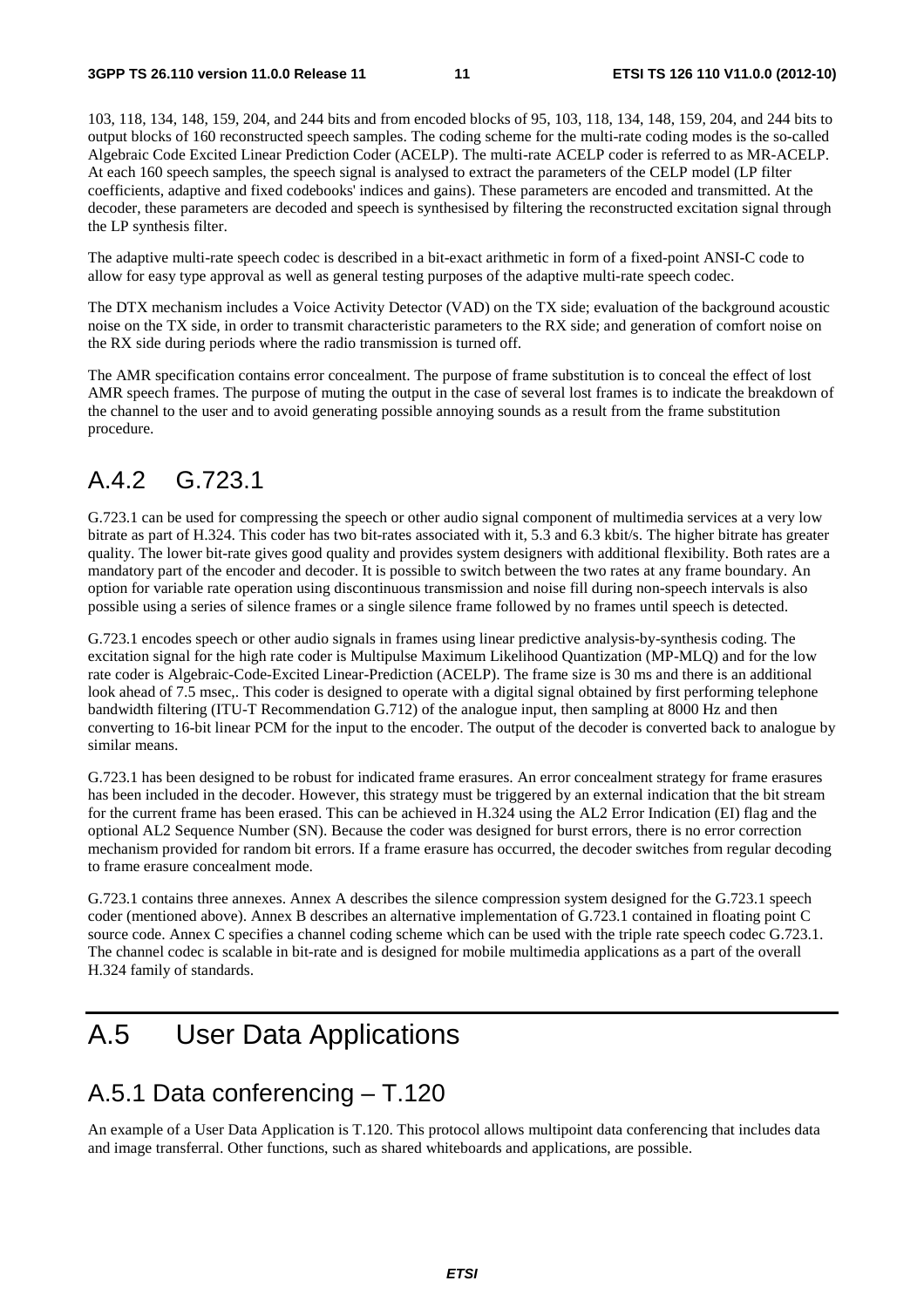#### A.5.2 Text conversation – T.140

The real time text conversation application, is supported by the presentation protocol ITU-T T.140 [19]. The Global Text Telephony feature is implemented in the CS Multimedia environment by applying T.140, as specified in H.324. The text stream may be opened simultaneously with voice, video and other data applications. Text-only sessions are also possible. Further requirements applicable to the Global Text Telephony feature are specified in TS 22.226 [20].

The data protocol for T.140 is specified in H.324 to be AL1.

#### A.6 Data Protocols

Various data protocols can be supported. These always support data applications (see A.5 User Data Applications). A specific protocol or set of protocols is often stipulated by the data application. Each protocol provides varying degrees of error detection and/or correction.

#### A.7 System Control

In general, system control constitutes the overall state machine for the terminal. It usually has to be aware of when a connection has been established. At that point it can begin H.245 procedures such as master/slave determination, capabilities exchange, and opening logical channels. Upon call termination, either initiated at the near or far ends, system control generally initiates H.245 end session procedures.

#### A.8 Call Set-up

All out-of-band network signalling for the purpose of call control is handled by call set-up, which is usually implemented as a state machine. This includes initiating, answering, and tearing down calls.

#### A.9 H.245

H.245 specifies the syntax and semantics for in-band, terminal-to-terminal control messages and the procedures for their use. Most importantly, H.245 is used for master/slave determination, capabilities exchange, H.223 mux table transmission, and opening and closing logical channels. There is also a large array of general control and indication messages. H.245 addresses a wide range of terminals and applications. Therefore, only a subset of the messages listed in H.245 pertain to 3G-324M terminals. Messages fall into one of four categories: Request (requires a Response), Response (in response to a Request), Command (requires an action), and Indication (informative only).

H.245 messages are carried on a single logical channel within the H.223 mux. This channel is labelled LC 0 and is considered to be open upon establishing digital communications end-to-end and survives until digital communication is terminated. Due to the characteristics of the H.223 mux, bandwidth for H.245 messages is allocated on an as-needed basis. Since most H.245 traffic occurs and the beginning and end of the session, this conserves much needed bandwidth for video and audio. Error control is not provided for within H.245 and is specified elsewhere.

#### A.10 H.223

H.223 describes the multiplexing protocol used between H.324 terminals. It is packet oriented and each packet can contain a subset of a maximum of 65536 LCs. Each LC represents a single media, information, or control channel. The H.223 protocol is split into two layers, the lowest being the Multiplex Layer.

The Multiplex Layer exchanges data with the end terminal via MUX-PDUs. Multiplex table entries, of which there are 16 (and can be changed during a session), describe which octets from within the PDU are allocated to which logical channels. The multiplex table entry employed for a particular PDU is indicated by the 4 bit MC field in the MUX-PDU header. MUX-PDUs contain an integer number of octets. Errors within the MUX-PDU header are controlled using the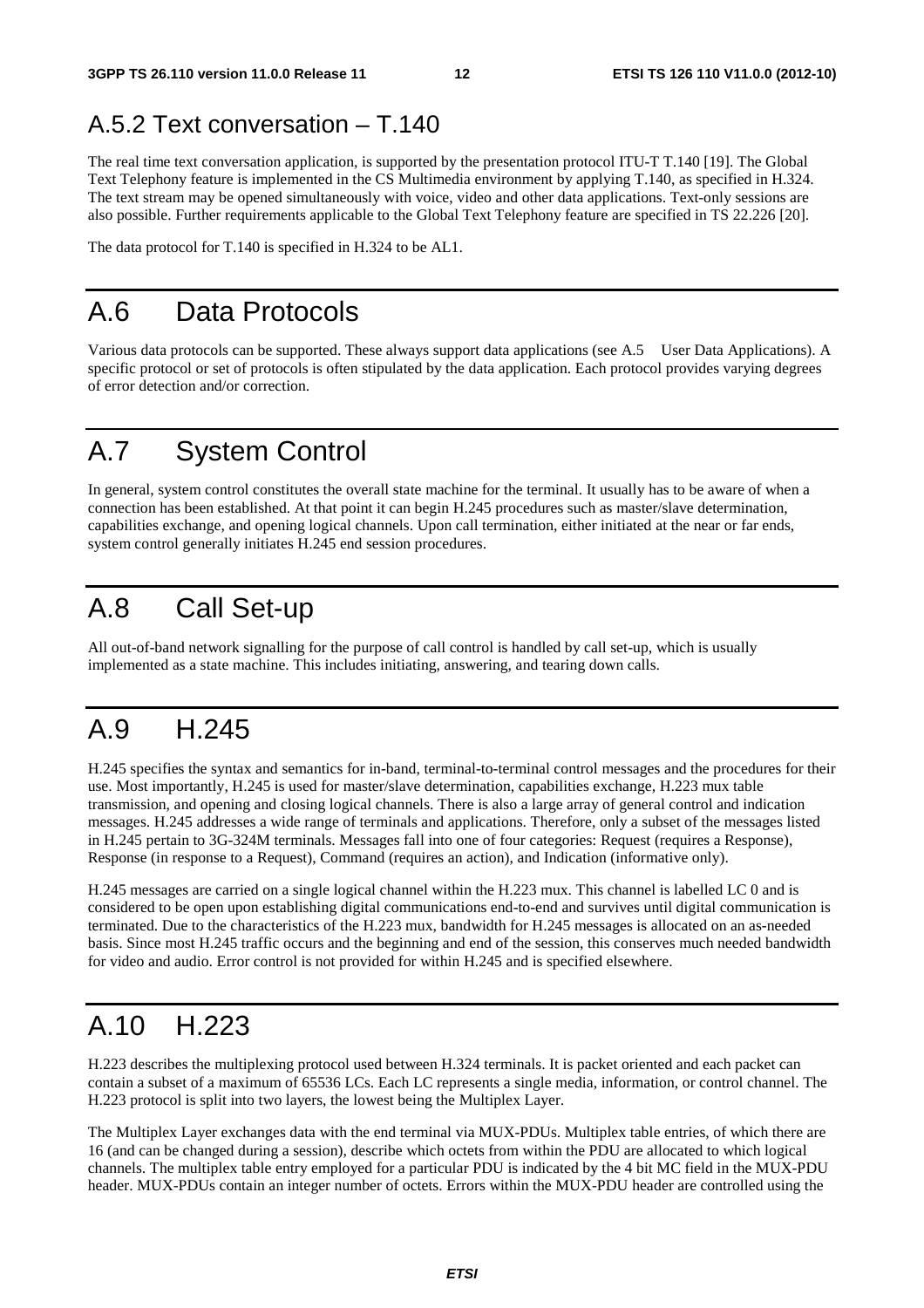HEC field in the MUX-PDU header. H.324 terminals utilising the V.34 transmission protocol frame MUX-PDUs with HDLC. Bit stuffing is used for data transparency in this case.

Above the Multiplex Layer is the Adaptation Layer, of which there are three different types.

- 1) AL1 is designed primarily for control information and data protocols. It can be either framed or unframed and does not provide any error control.
- 2) AL2 is designed primarily for the transfer of digital audio. AL2 PDUs contain 1 octet for an 8-bit CRC and an optional octet for a sequence number.
- 3) AL3 is designed primarily for the transfer of digital video. AL3 PDUs contain 2 octets for a 16-bit CRC. There is also optionally 1 or 2 octets for control. AL3 also allows limited retransmission.

For purposes of video telecommunications over wireless networks, four annexes to H.223 have been created. These create four levels of error detection and error correction.

#### A.10.1 Level 0

Level 0 applies to H.223 as described above.

#### A.10.2 Level 1

Level 1, described in Annex A, replaces HDLC framing with 1 or 2 16 bit flags. Unlike HDLC, Level 1 does not guarantee data transparency. However, if the MUX-PDU header is constructed in such a way as to make emulating the Level 1 framing flags impossible, data transparency can be achieved by correctly decoding the MUX-PDU. Should there be and error in the MUX-PDU header, resynchronization techniques will have to be applied.

#### A.10.3 Level 2

Level 2, described in Annex B, uses the same framing as Level 1, but utilises a 3 octet header. This header starts with a 4 bit MC, which is the same as in Level 0. This is followed by an 8-bit MPL-field, with a range of values  $0 - 254$ . Lastly, a 12 bit extended Golay code is used for parity bits. The PM in Level 2 is signalled through the polarity of the MUX-PDU flag. If the output of the correlator is greater than or equal to CT, the PM is 0. If it is less than or equal to - CT, the PM equals 1. After the parity bits, there can be an optional MUX-PDU header for the previous (corrupted) MUX-PDU. This 1 octet field uses the format described in Level 0. Level 2 also offers enhanced packet resynchronization.

#### A.10.4 Level 3

Level 3, described in Annexes C and D, provides error correction capabilities at the mux level.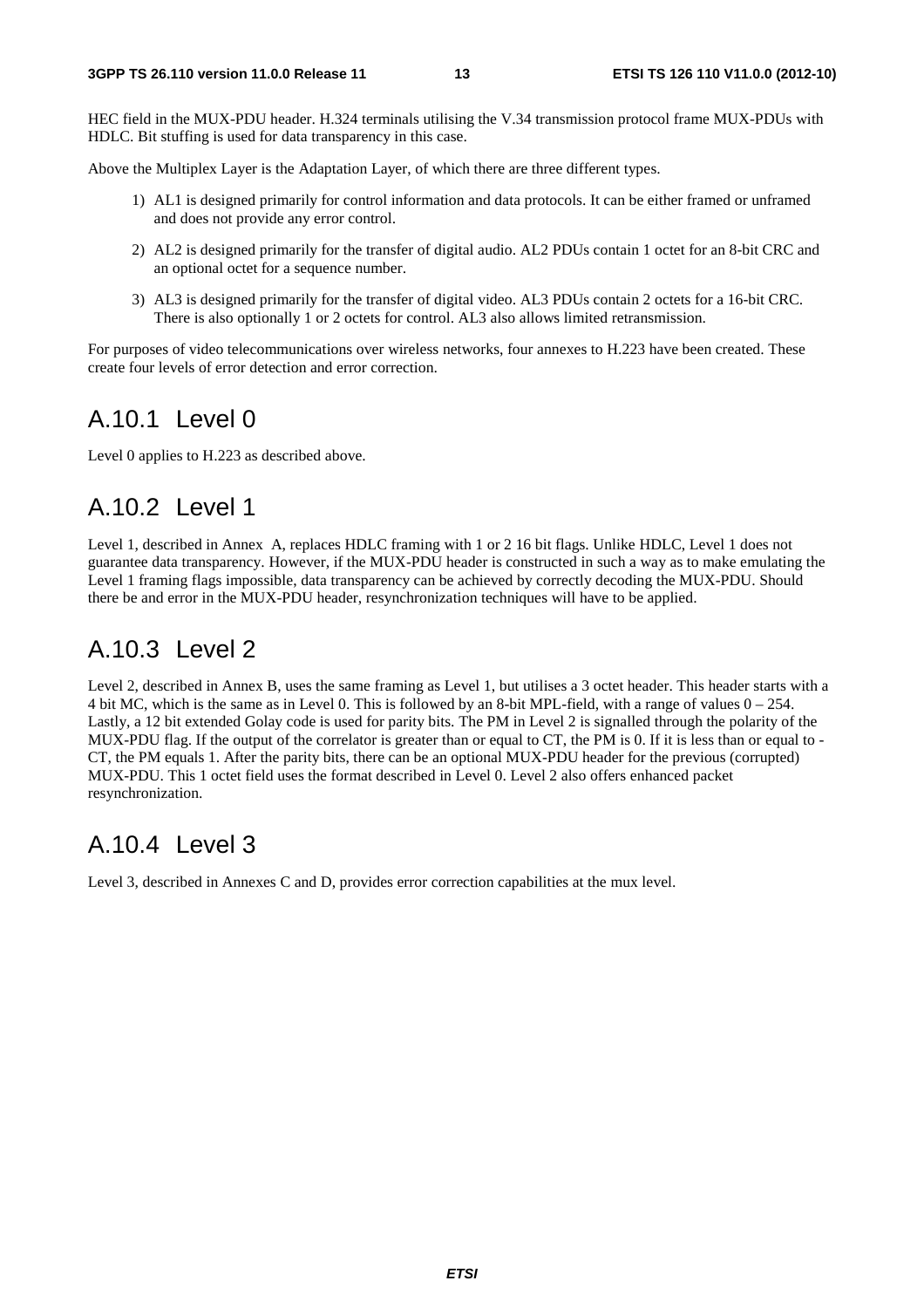# Annex B (informative): **Bibliography**

(void)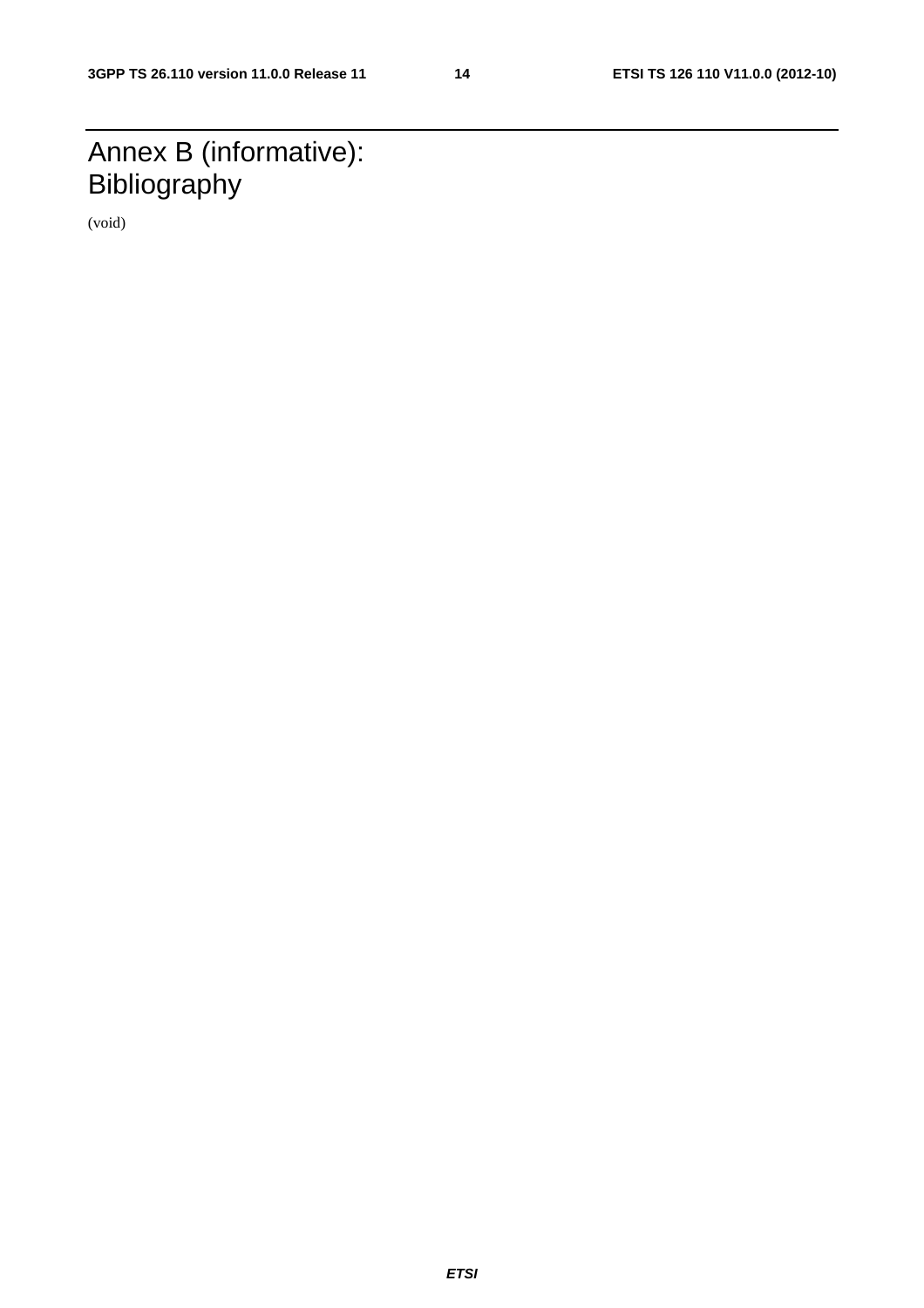#### Annex C (informative): Change history

| <b>Change history</b> |       |                 |           |             |                                                                      |            |            |  |  |
|-----------------------|-------|-----------------|-----------|-------------|----------------------------------------------------------------------|------------|------------|--|--|
| <b>Date</b>           | TSG # | <b>TSG Doc.</b> | <b>CR</b> | <b>IRev</b> | <b>Subject/Comment</b>                                               | <b>Old</b> | <b>New</b> |  |  |
| 06-1999               | 04    |                 |           |             | Approved at TSG-SA#4                                                 |            | 3.0.0      |  |  |
| 09-2000               | 09    | SP-000395       | 001       |             | CS Multimedia Codec specification for real time text<br>conversation | 3.0.1      | 4.0.0      |  |  |
| 03-2001               | 011   | SP-010105       | $002$ 1   |             | Support of mobile multi-link operation in 3G-324M                    | 4.0.0      | 4.1.0      |  |  |
| 03-2001               | 011   | SP-010105       | 004       | 1           | Correction of incorrect reference                                    | 4.0.0      | 4.1.0      |  |  |
| 06-2002               | 016   |                 |           |             | Version for Release 5                                                | 4.1.0      | 5.0.0      |  |  |
| 12-2004               | 026   |                 |           |             | Version for Release 6                                                | 5.0.0      | 6.0.0      |  |  |
| 06-2007               | 036   |                 |           |             | Version for Release 7                                                | 6.0.0      | 7.0.0      |  |  |
| 12-2008               | 042   |                 |           |             | Version for Release 8                                                | 7.0.0      | 8.0.0      |  |  |
| 12-2009               | 046   |                 |           |             | Version for Release 9                                                | 8.0.0      | 9.0.0      |  |  |
| 03-2011               | 051   |                 |           |             | Version for Release 10                                               | 9.0.0      | 10.0.0     |  |  |
| 09-2012               | 057   |                 |           |             | Version for Release 11                                               | 10.0.0     | 11.0.0     |  |  |